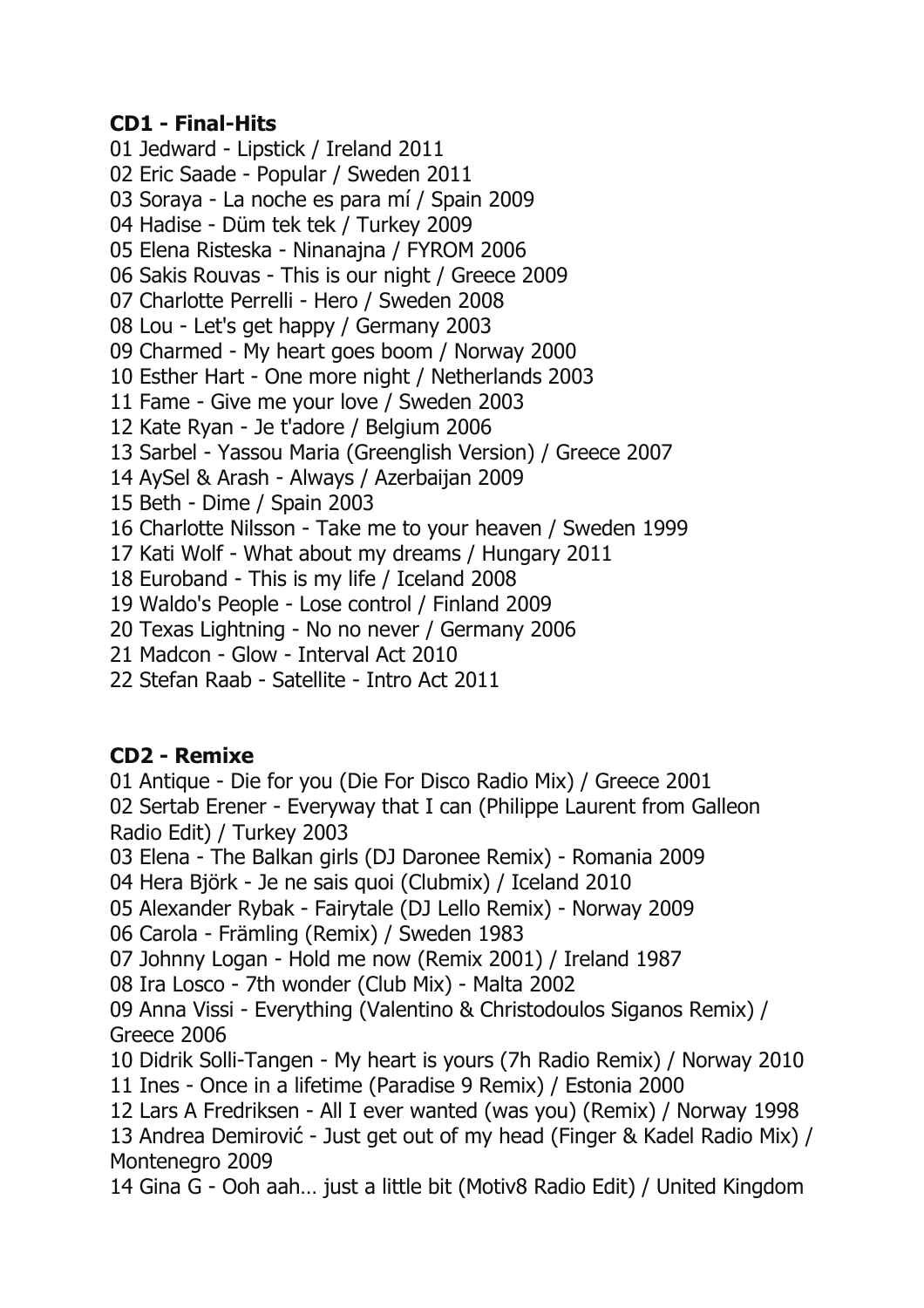## 1996

15 Corinna May - I can't live without music (Energy Mix) /Germany 2002 16 Maria Haukaas Storeng - Hold on be strong (Deepfrost Café Radio Mix) / Norway 2008 17 Michael von der Heide - Il pleut de l'or (Full of Grace House Mix) / Switzerland 2010 18 Getter Jaani - Rockefeller Street (Remix) / Estonia 2011 19 Katrina & The Waves - Love shine a light (Xenomania Club Mix) / United Kingdom 1997

# **BONUS-TRACKS**

20 Olsen Brothers - Waterloo / Sweden 1974 21 Olsen Brothers - Fly on the wings of love (New 2010) / Denmark 2000 22 Olsen Brothers feat. Nicole - Ein bißchen Frieden / Germany 1982

# **CD3 - Vorentscheid-Hits**

01 Danny - In the club / Preselection Sweden 2011 02 Alcazar - Alcastar / Preselection Sweden 2005 03 E-Rotic - Queen of light / Preselection Germany 2000 04 Annika Eklund - Shanghain valot / Preselection Finland 2006 05 Fabrizio Faniello - No surrender / Preselection Malta 2011 06 Ditte Marie - Overflow / Preselection Denmark 2012 07 Love Generation - Dance alone / Preselection Sweden 2011 08 Leon - Planet of blue / Preselection Germany 1996 09 Guide - Vi lever här, vi lever nu / Preselection Sweden 2000 10 Karmen Stavec - Še in še / Preselection Slovenia 2002 11 Marquess - La histeria / Preselection Germany 2008 12 Saša Lendero - Mandoline / Preselection Slovenia 2006 13 Rongedal - Just a minute / Preselection Sweden 2008 14 Mia - Hungriges Herz /Preselection Germany 2004 15 Kostas Martakis - Always and forever (Eurovision Version) / Preselection Greece 2008 16 BWO - Temple of love / Preselection Sweden 2006 17 Sanna Nielsen - I'm in love / Preselection Sweden 2011 18 La Casa Azul - La revolución sexual / Preselection Spain 2008 19 Måns Zelmerlöw - Cara mia / Preselection Sweden 2007 20 Petra Frey - This night should never end / Preselection Austria 2003 21 Jenny Silver - Something in your eyes / Preselection Sweden 2011 22 Trackshittaz - Oida Taunz! / Preselection Austria 2011

#### **Produkt: Grand Prix Clubhits Künstler: Various**